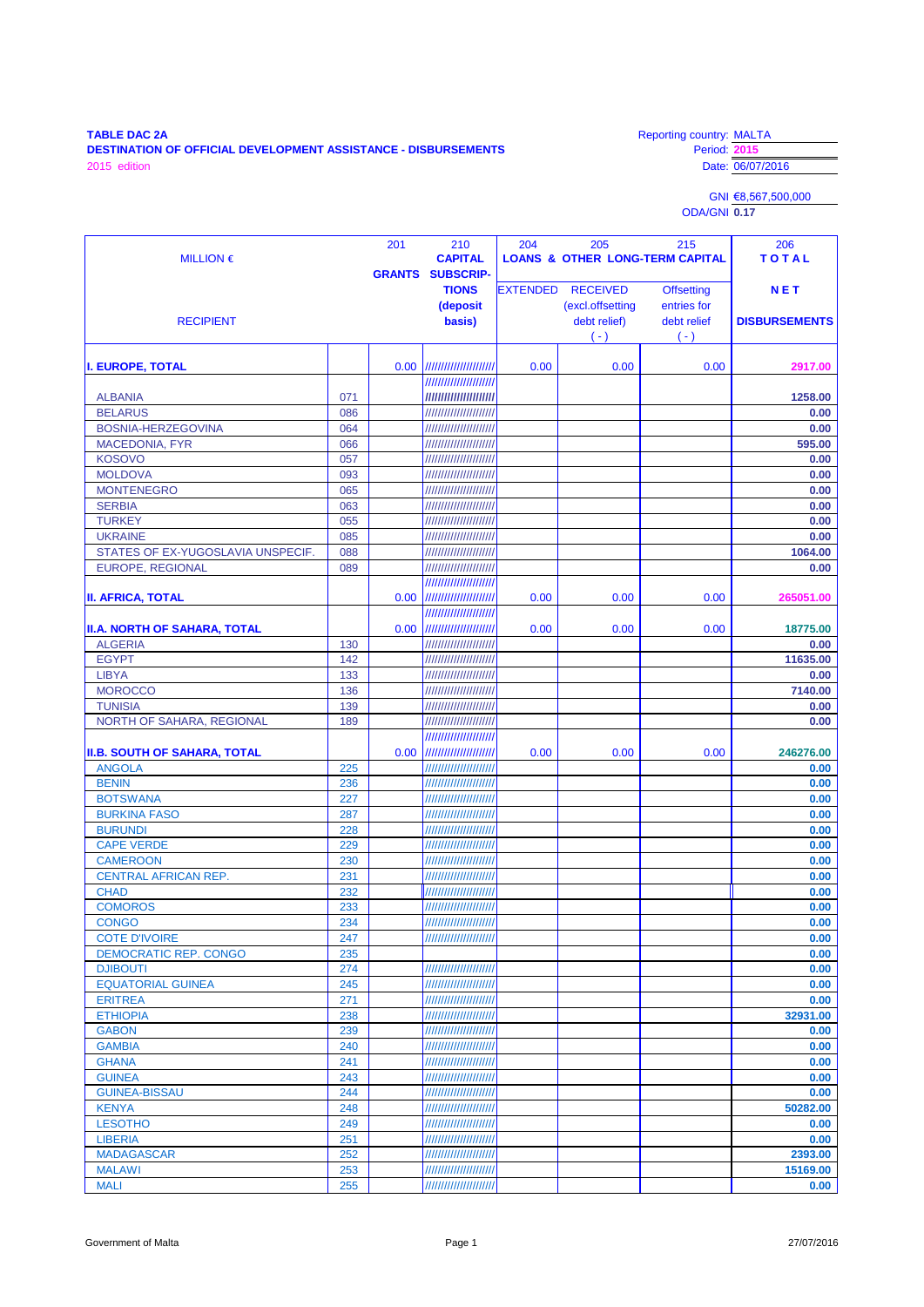| <b>MAURITANIA</b>                   | 256        |      | /////////////////////                             |      |      |      | 0.00         |
|-------------------------------------|------------|------|---------------------------------------------------|------|------|------|--------------|
| <b>MAURITIUS</b>                    | 257        |      | //////////////////////                            |      |      |      | 0.00         |
| <b>MOZAMBIQUE</b>                   | 259        |      |                                                   |      |      |      | 0.00         |
| <b>NAMIBIA</b>                      | 275        |      | /////////////////////                             |      |      |      | 0.00         |
| <b>NIGER</b>                        | 260        |      | /////////////////////                             |      |      |      | 0.00         |
| <b>NIGERIA</b>                      | 261        |      | /////////////////////                             |      |      |      | 0.00         |
| <b>RWANDA</b>                       | 266        |      | /////////////////////                             |      |      |      | 0.00         |
| <b>ST.HELENA</b>                    | 276        |      | /////////////////////                             |      |      |      | 0.00         |
| <b>SAO TOME &amp; PRINCIPE</b>      | 268        |      | /////////////////////                             |      |      |      | 0.00         |
| <b>SENEGAL</b><br><b>SEYCHELLES</b> | 269<br>270 |      | //////////////////////<br>/////////////////////   |      |      |      | 0.00         |
| <b>SIERRA LEONE</b>                 | 272        |      | //////////////////////                            |      |      |      | 0.00<br>0.00 |
| <b>SOMALIA</b>                      | 273        |      | //////////////////////                            |      |      |      | 25000.00     |
| <b>SOUTH AFRICA</b>                 | 274        |      | /////////////////////                             |      |      |      | 0.00         |
| <b>SUDAN</b>                        | 275        |      | //////////////////////                            |      |      |      | 0.00         |
| <b>SOUTH SUDAN</b>                  | 276        |      | //////////////////////                            |      |      |      | 45500.00     |
| <b>SWAZILAND</b>                    | 278        |      | /////////////////////                             |      |      |      | 0.00         |
| <b>TANZANIA</b>                     | 279        |      | /////////////////////                             |      |      |      | 42473.00     |
| <b>TOGO</b>                         | 280        |      | /////////////////////                             |      |      |      | 0.00         |
| <b>UGANDA</b>                       | 281        |      | //////////////////////                            |      |      |      | 32528.00     |
| <b>ZAMBIA</b>                       | 282        |      | //////////////////////                            |      |      |      | 0.00         |
| <b>ZIMBABWE</b>                     | 283        |      | //////////////////////                            |      |      |      | 0.00         |
| <b>SOUTH OF SAHARA, REGIONAL</b>    | 284        |      | /////////////////////                             |      |      |      | 0.00         |
|                                     |            |      | ///////////////////////                           |      |      |      |              |
| <b>II.C. AFRICA, REGIONAL</b>       | 298        |      | //////////////////////                            |      |      |      |              |
|                                     |            |      | //////////////////////                            |      |      |      |              |
| <b>III. AMERICA, TOTAL</b>          |            |      | 0.00  //////////////////////                      | 0.00 | 0.00 | 0.00 | 38258.00     |
|                                     |            |      | ///////////////////////                           |      |      |      |              |
| III.A. NORTH & CENTRAL, TOTAL       |            |      | 0.00  ///////////////////////                     | 0.00 | 0.00 | 0.00 | 7729.00      |
| <b>ANTIGUA &amp; BARBUDA</b>        | 377        |      | //////////////////////                            |      |      |      | 0.00         |
| <b>BELIZE</b>                       | 352        |      | //////////////////////                            |      |      |      | 0.00         |
| <b>COSTA RICA</b>                   | 336        |      | /////////////////////                             |      |      |      | 0.00         |
| <b>CUBA</b>                         | 338        |      | /////////////////////                             |      |      |      | 0.00         |
| <b>DOMINICA</b>                     | 378        |      | //////////////////////                            |      |      |      | 0.00         |
| <b>DOMINICAN REPUBLIC</b>           | 340        |      | /////////////////////                             |      |      |      | 0.00         |
| <b>EL SALVADOR</b>                  | 342        |      | /////////////////////                             |      |      |      | 0.00         |
| <b>GRENADA</b>                      | 381        |      | /////////////////////                             |      |      |      | 0.00         |
| <b>GUATEMALA</b>                    | 347        |      | //////////////////////                            |      |      |      | 7729.00      |
| <b>HAITI</b>                        | 349        |      | //////////////////////                            |      |      |      | 0.00         |
| <b>HONDURAS</b>                     | 351        |      | //////////////////////                            |      |      |      | 0.00         |
| <b>JAMAICA</b>                      | 354        |      | /////////////////////                             |      |      |      | 0.00         |
| <b>MEXICO</b><br><b>MONTSERRAT</b>  | 358<br>385 |      | //////////////////////<br>/////////////////////   |      |      |      | 0.00<br>0.00 |
| <b>NICARAGUA</b>                    | 364        |      | //////////////////////                            |      |      |      | 0.00         |
| <b>PANAMA</b>                       | 366        |      | //////////////////////                            |      |      |      | 0.00         |
| <b>ST.LUCIA</b>                     | 383        |      | //////////////////////                            |      |      |      | 0.00         |
| <b>ST.VINCENT &amp; GRENADINES</b>  | 384        |      | //////////////////////                            |      |      |      | 0.00         |
| <b>WEST INDIES, REGIONAL</b>        | 380        |      | //////////////////////                            |      |      |      | 0.00         |
| N. & C. AMERICA, REGIONAL           | 389        |      | /////////////////////                             |      |      |      | 0.00         |
|                                     |            |      | //////////////////////                            |      |      |      |              |
| <b>III.B. SOUTH, TOTAL</b>          |            | 0.00 | //////////////////////                            | 0.00 | 0.00 | 0.00 | 30529.00     |
| <b>ARGENTINA</b>                    | 425        |      | //////////////////////                            |      |      |      | 0.00         |
| <b>BOLIVIA</b>                      | 428        |      | /////////////////////                             |      |      |      | 0.00         |
| <b>BRAZIL</b>                       | 431        |      | //////////////////////                            |      |      |      | 0.00         |
| <b>CHILE</b>                        | 434        |      | //////////////////////                            |      |      |      | 0.00         |
| <b>COLOMBIA</b>                     | 437        |      | //////////////////////                            |      |      |      | 0.00         |
| <b>ECUADOR</b>                      | 440        |      | //////////////////////                            |      |      |      | 0.00         |
| <b>GUYANA</b>                       | 446        |      | //////////////////////                            |      |      |      | 0.00         |
| <b>PARAGUAY</b>                     | 451        |      | //////////////////////                            |      |      |      | 0.00         |
| <b>PERU</b>                         | 454        |      | //////////////////////                            |      |      |      | 30529.00     |
| <b>SURINAME</b>                     | 457        |      | //////////////////////                            |      |      |      | 0.00         |
| <b>URUGUAY</b>                      | 460        |      | //////////////////////                            |      |      |      | 0.00         |
| <b>VENEZUELA</b>                    | 463        |      | /////////////////////                             |      |      |      | 0.00         |
| SOUTH AMERICA, REGIONAL             | 489        |      | //////////////////////                            |      |      |      | 0.00         |
| <b>III.C. AMERICA, REGIONAL</b>     | 498        |      | //////////////////////<br>/////////////////////// |      |      |      | 0.00         |
|                                     |            |      | //////////////////////                            |      |      |      |              |
| <b>IV. ASIA, TOTAL</b>              |            |      | 0.00  /////////////////////                       | 0.00 | 0.00 | 0.00 | 45479.00     |
|                                     |            |      | //////////////////////                            |      |      |      |              |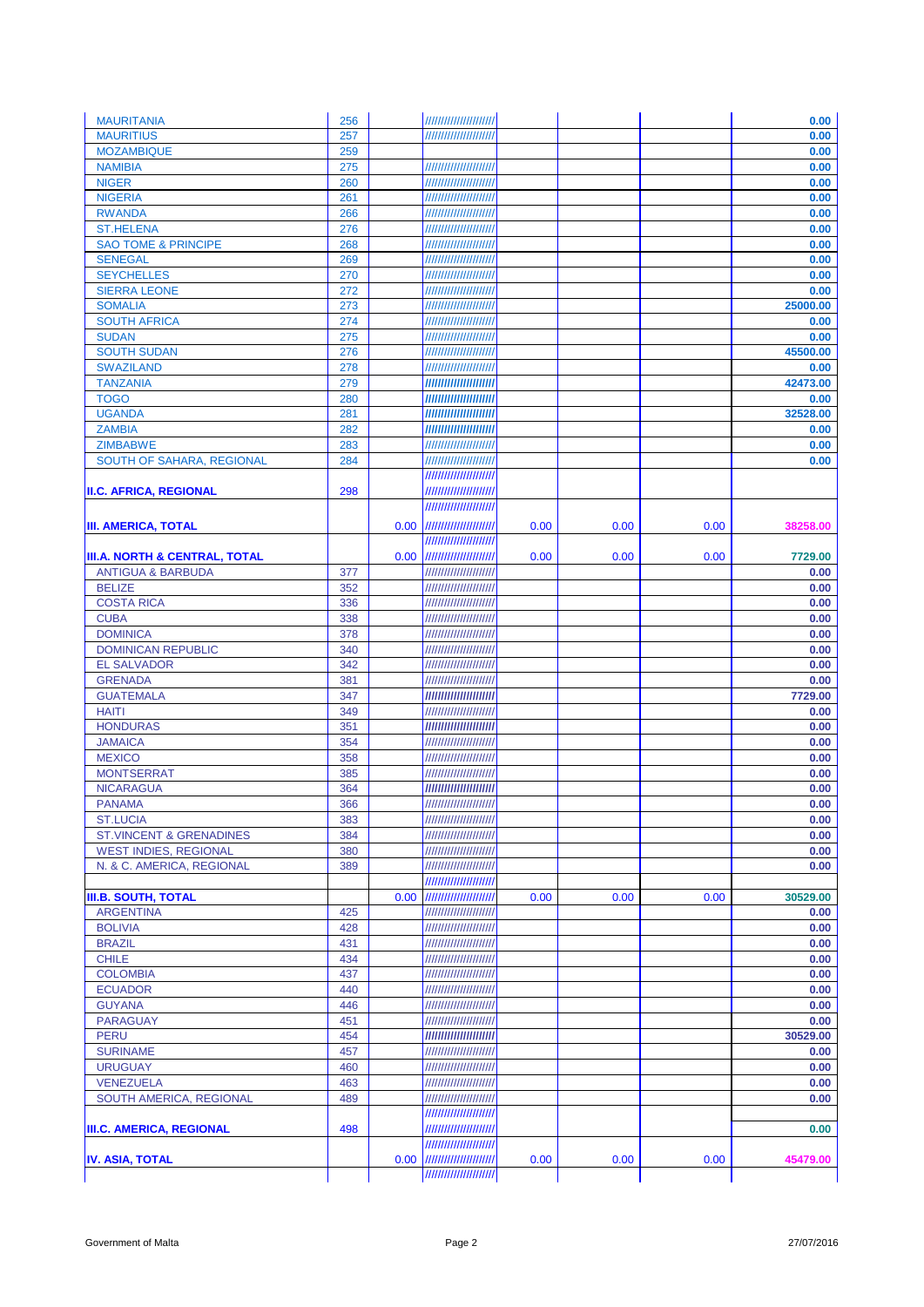| <b>IV.A. MIDDLE EAST, TOTAL</b>             |            |                   | 0.00  //////////////////////                     | 0.00 | 0.00 | 0.00 | 33000.00     |
|---------------------------------------------|------------|-------------------|--------------------------------------------------|------|------|------|--------------|
| <b>IRAN</b>                                 | 540        |                   | //////////////////////                           |      |      |      | 0.00         |
| <b>IRAQ</b>                                 | 543        |                   | //////////////////////                           |      |      |      | 0.00         |
| <b>JORDAN</b>                               | 549        |                   | //////////////////////                           |      |      |      | 0.00         |
| <b>LEBANON</b>                              | 555        |                   | /////////////////////                            |      |      |      | 0.00         |
| <b>WEST BANK AND GAZA STRIP</b>             | 550        |                   | //////////////////////                           |      |      |      | 13000.00     |
| <b>SYRIAN ARAB REPUBLIC</b>                 | 573        |                   | //////////////////////                           |      |      |      | 20000.00     |
| <b>YEMEN</b><br>MIDDLE EAST, REGIONAL       | 580<br>589 |                   | /////////////////////<br>//////////////////////  |      |      |      | 0.00         |
|                                             |            |                   | //////////////////////                           |      |      |      | 0.00         |
| <b>IV.B. SOUTH &amp; CENTR. ASIA, TOTAL</b> |            |                   | 0.00  //////////////////////                     | 0.00 | 0.00 | 0.00 | 1168.00      |
| <b>AFGHANISTAN</b>                          | 625        |                   | //////////////////////                           |      |      |      | 0.00         |
| <b>ARMENIA</b>                              | 610        |                   | //////////////////////                           |      |      |      | 0.00         |
| <b>AZERBAIJAN</b>                           | 611        |                   | /////////////////////                            |      |      |      | 0.00         |
| <b>BANGLADESH</b>                           | 666        |                   | //////////////////////                           |      |      |      | 0.00         |
| <b>BHUTAN</b>                               | 630        |                   | //////////////////////                           |      |      |      | 0.00         |
| <b>GEORGIA</b>                              | 612        |                   | /////////////////////                            |      |      |      | 0.00         |
| <b>INDIA</b>                                | 645        |                   | //////////////////////                           |      |      |      | 1168.00      |
| <b>KAZAKHSTAN</b>                           | 613        |                   | /////////////////////                            |      |      |      | 0.00         |
| KYRGYZ REP.                                 | 614        |                   | /////////////////////                            |      |      |      | 0.00         |
| <b>MALDIVES</b>                             | 655        |                   | //////////////////////                           |      |      |      | 0.00         |
| <b>MYANMAR (BURMA)</b><br><b>NEPAL</b>      | 635        |                   | /////////////////////<br>/////////////////////   |      |      |      | 0.00         |
| <b>PAKISTAN</b>                             | 660<br>665 |                   | //////////////////////                           |      |      |      | 0.00<br>0.00 |
| <b>SRI LANKA</b>                            | 640        |                   | /////////////////////                            |      |      |      | 0.00         |
| <b>TAJIKISTAN</b>                           | 615        |                   | /////////////////////                            |      |      |      | 0.00         |
| <b>TURKMENISTAN</b>                         | 616        |                   | //////////////////////                           |      |      |      | 0.00         |
| <b>UZBEKISTAN</b>                           | 617        |                   | /////////////////////                            |      |      |      | 0.00         |
| <b>CENTRAL ASIA, REGIONAL</b>               | 619        |                   | //////////////////////                           |      |      |      | 0.00         |
| <b>SOUTH ASIA, REGIONAL</b>                 | 679        |                   | /////////////////////                            |      |      |      | 0.00         |
| <b>SOUTH &amp; CENTRAL ASIA, REGIONAL</b>   | 689        |                   | /////////////////////                            |      |      |      | 0.00         |
|                                             |            |                   | //////////////////////                           |      |      |      |              |
| <b>IV.C. FAR EAST, TOTAL</b>                |            | 0.00 <sub>1</sub> | //////////////////////                           | 0.00 | 0.00 | 0.00 | 11311.00     |
| <b>CAMBODIA</b>                             | 728        |                   | //////////////////////                           |      |      |      | 8606.00      |
| <b>CHINA</b>                                | 730        |                   | /////////////////////                            |      |      |      | 0.00         |
| <b>INDONESIA</b><br>KOREA, DEM.             | 738<br>740 |                   | /////////////////////<br>//////////////////////  |      |      |      | 0.00<br>0.00 |
| <b>LAOS</b>                                 | 745        |                   | /////////////////////                            |      |      |      | 0.00         |
| <b>MALAYSIA</b>                             | 751        |                   | /////////////////////                            |      |      |      | 0.00         |
| <b>MONGOLIA</b>                             | 753        |                   | //////////////////////                           |      |      |      | 0.00         |
| <b>PHILIPPINES</b>                          | 755        |                   | /////////////////////                            |      |      |      | 2705.00      |
| <b>THAILAND</b>                             | 764        |                   | /////////////////////                            |      |      |      | 0.00         |
| <b>TIMOR-LESTE</b>                          | 765        |                   | //////////////////////                           |      |      |      | 0.00         |
| <b>VIET NAM</b>                             | 769        |                   | //////////////////////                           |      |      |      | 0.00         |
| <b>FAR EAST ASIA, REGIONAL</b>              | 789        |                   | //////////////////////                           |      |      |      | 0.00         |
|                                             |            |                   | //////////////////////                           |      |      |      |              |
| <b>IV.D. ASIA, REGIONAL</b>                 | 798        |                   | ///////////////////////                          |      |      |      | 0.00         |
|                                             |            |                   | //////////////////////                           |      |      |      |              |
| <b>V. OCEANIA. TOTAL</b>                    |            |                   | 0.00  //////////////////////                     | 0.00 | 0.00 | 0.00 | 0.00         |
|                                             |            |                   | ///////////////////////                          |      |      |      |              |
| <b>COOK ISLANDS</b><br><b>FIJI</b>          | 831<br>832 |                   | //////////////////////<br>////////////////////// |      |      |      | 0.00<br>0.00 |
| <b>KIRIBATI</b>                             | 836        |                   | //////////////////////                           |      |      |      | 0.00         |
| <b>MARSHALL ISLANDS</b>                     | 859        |                   | /////////////////////                            |      |      |      | 0.00         |
| MICRONESIA, FED. STS.                       | 860        |                   | //////////////////////                           |      |      |      | 0.00         |
| <b>NAURU</b>                                | 845        |                   | //////////////////////                           |      |      |      | 0.00         |
| <b>NIUE</b>                                 | 856        |                   | //////////////////////                           |      |      |      | 0.00         |
| <b>PALAU</b>                                | 861        |                   | //////////////////////                           |      |      |      | 0.00         |
| <b>PAPUA NEW GUINEA</b>                     | 862        |                   | //////////////////////                           |      |      |      | 0.00         |
| <b>SAMOA</b>                                | 880        |                   | /////////////////////                            |      |      |      | 0.00         |
| <b>SOLOMON ISLANDS</b>                      | 866        |                   | //////////////////////                           |      |      |      | 0.00         |
| <b>TOKELAU</b>                              | 868        |                   | //////////////////////                           |      |      |      | 0.00         |
| <b>TONGA</b>                                | 870        |                   | //////////////////////                           |      |      |      | 0.00         |
| <b>TUVALU</b><br><b>VANUATU</b>             | 872        |                   | //////////////////////<br>/////////////////////  |      |      |      | 0.00         |
| <b>WALLIS &amp; FUTUNA</b>                  | 854<br>876 |                   | //////////////////////                           |      |      |      | 0.00<br>0.00 |
| <b>OCEANIA, REGIONAL</b>                    | 889        |                   | //////////////////////                           |      |      |      | 0.00         |
|                                             |            |                   |                                                  |      |      |      |              |
| <b>VI. BILAT. UNALLOCATED</b>               | 998        |                   | ///////////////////////                          |      |      |      | 6819512.76   |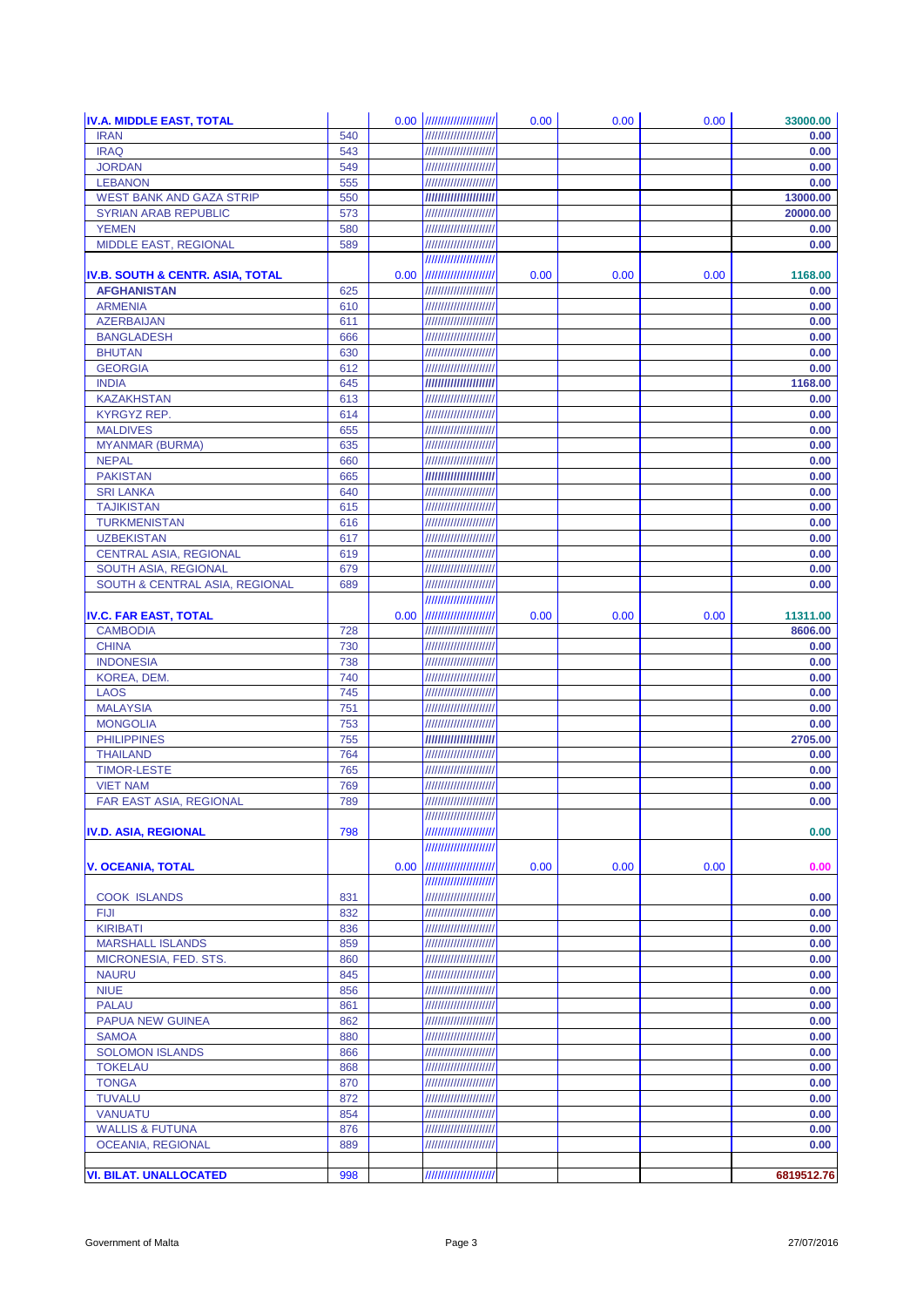| <b>OPM</b>                                                                                                |      |      |                                                 |      |      |                                                                |                          |
|-----------------------------------------------------------------------------------------------------------|------|------|-------------------------------------------------|------|------|----------------------------------------------------------------|--------------------------|
|                                                                                                           |      |      |                                                 |      |      |                                                                |                          |
| <b>Technical co-operation: CHOGM</b><br><b>Total</b>                                                      |      |      |                                                 |      |      |                                                                | 1555009.00<br>1555009.00 |
|                                                                                                           |      |      |                                                 |      |      |                                                                |                          |
|                                                                                                           |      |      |                                                 |      |      |                                                                |                          |
| <b>MEAIM</b>                                                                                              |      |      |                                                 |      |      |                                                                |                          |
| Assisted Voluntary Return & Reintegration in the Country of Origin                                        |      |      |                                                 |      |      |                                                                | 41551.47                 |
| Enhanced cooperation between Malta and Migrant's Countries of Origin                                      |      |      |                                                 |      |      |                                                                | 11051.29                 |
| <b>Other Activities</b>                                                                                   |      |      |                                                 |      |      |                                                                | 13500.00                 |
| <b>Total</b>                                                                                              |      |      |                                                 |      |      |                                                                | 66102.76                 |
|                                                                                                           |      |      |                                                 |      |      |                                                                |                          |
| <b>Ministry for Foreign Affairs</b>                                                                       |      |      |                                                 |      |      |                                                                |                          |
| <b>Scholarships</b>                                                                                       |      |      |                                                 |      |      |                                                                | 242000.00                |
| <b>ODA-related expenses</b>                                                                               |      |      |                                                 |      |      |                                                                | 1941.00                  |
| <b>Development Unit Salaries</b>                                                                          |      |      |                                                 |      |      |                                                                | 217134.00                |
| <b>Development Unit: Meetings</b>                                                                         |      |      |                                                 |      |      |                                                                | 35853.00                 |
| <b>Total</b>                                                                                              |      |      |                                                 |      |      |                                                                | 496928.00                |
|                                                                                                           |      |      |                                                 |      |      |                                                                |                          |
| <b>Ministry for Education and Employment</b>                                                              |      |      |                                                 |      |      |                                                                |                          |
| Student costs in donor country                                                                            |      |      |                                                 |      |      |                                                                | 2063950.00               |
| <b>Total</b>                                                                                              |      |      |                                                 |      |      |                                                                | 2063950.00               |
|                                                                                                           |      |      |                                                 |      |      |                                                                |                          |
| <b>MSDC</b>                                                                                               |      |      |                                                 |      |      |                                                                |                          |
| <b>MEUSAC:</b> European Year for Development                                                              |      |      |                                                 |      |      |                                                                | 23191.00                 |
| <b>Total</b>                                                                                              |      |      |                                                 |      |      |                                                                | 23191.00                 |
| <b>Ministry for Home Affairs and National Security</b>                                                    |      |      |                                                 |      |      |                                                                |                          |
| Refugee Commission and Refugee Appeals Board                                                              |      |      |                                                 |      |      |                                                                | 1046167.00               |
| Operational expenses, including medical services, materials and supplies, repairs, etc. at closed centres |      |      |                                                 |      |      |                                                                | 332425.00                |
| Contributions to entities managing open centres incl. AWAS, Emigrants Commission and FSSm                 |      |      |                                                 |      |      |                                                                | 166625.00                |
| Security services at open accommodation centres                                                           |      |      |                                                 |      |      |                                                                | 132185.00                |
| Per diem allowances (only up till the 12th month following arrival in Malta)                              |      |      |                                                 |      |      |                                                                | 243149.00                |
| Meals served in open and closed centres                                                                   |      |      |                                                 |      |      |                                                                | 415245.00                |
| <b>Total</b>                                                                                              |      |      |                                                 |      |      |                                                                | 2335796.00               |
|                                                                                                           |      |      |                                                 |      |      |                                                                |                          |
| <b>Ministry for Energy and Health</b>                                                                     |      |      |                                                 |      |      |                                                                |                          |
| <b>Hospital Services</b>                                                                                  |      |      |                                                 |      |      |                                                                | 139078.00                |
| <b>Primary Care Services</b>                                                                              |      |      |                                                 |      |      |                                                                | 78864.00                 |
| <b>Infectious Disease Control Unit Services</b>                                                           |      |      |                                                 |      |      |                                                                | 47256.00                 |
| <b>Vaccines</b>                                                                                           |      |      |                                                 |      |      |                                                                | 13338.00                 |
| <b>Total</b>                                                                                              |      |      |                                                 |      |      |                                                                | 278536.00                |
|                                                                                                           |      |      |                                                 |      |      |                                                                |                          |
| <b>VII. RECOVERIES ON GRANTS</b>                                                                          |      |      | ///////////////////////                         |      |      |                                                                |                          |
| ( <i>negative</i> amounts)                                                                                | 110  |      |                                                 |      |      |                                                                | 0.00                     |
|                                                                                                           |      |      |                                                 |      |      |                                                                |                          |
| <b>VIII. BILATERAL, TOTAL</b>                                                                             |      |      | //////////////////////                          |      |      |                                                                | 7226217.76               |
| of which:                                                                                                 | 1000 |      | //////////////////////                          | 0.00 | 0.00 | 0.00                                                           |                          |
| -Administrative costs                                                                                     |      |      | //////////////////////                          |      |      |                                                                | 0.00                     |
| -Core support to INGOs, Total                                                                             | 118  |      |                                                 |      |      |                                                                | 0.00                     |
| of which:                                                                                                 | 1200 |      | //////////////////////                          |      |      | ////////////////////////////                                   | 0.00                     |
| -ICRC                                                                                                     | 1211 |      | /////////////////////                           |      |      | /////////////////////////////                                  | 15000.00                 |
| -IPPF                                                                                                     | 1212 |      | /////////////////////                           |      |      | /////////////////////////////                                  | 0.00                     |
| <b>-IFRCRCS</b>                                                                                           |      |      |                                                 |      |      |                                                                | 40000.00                 |
|                                                                                                           |      |      | //////////////////////<br>///////////////////// |      |      | /////////////////////////////<br>///////////////////////////// |                          |
|                                                                                                           |      |      |                                                 |      |      |                                                                | 0.00                     |
| -Core support to Public-Private Partnerships,                                                             |      |      |                                                 |      |      | /////////////////////////////                                  |                          |
| Total                                                                                                     | 1300 |      | //////////////////////                          |      |      |                                                                | 0.00                     |
| of which:                                                                                                 |      |      | //////////////////////                          |      |      | ////////////////////////////                                   |                          |
| (specify PPPs)                                                                                            |      |      | //////////////////////                          |      |      | ////////////////////////////                                   | 0.00                     |
|                                                                                                           |      |      |                                                 |      |      |                                                                |                          |
| A. CORE CONTRIBUTIONS TO U.N.,                                                                            |      |      |                                                 |      |      |                                                                |                          |
| TOTAL (1 to 8)                                                                                            | 992  | 0.00 | 0.00                                            | 0.00 |      | 0.00  ////////////////////////////                             | 421830.00                |
| 1. U.N.D.P.                                                                                               | 959  |      |                                                 |      |      | ////////////////////////////                                   | 25000.00                 |
| 2. UNICEF                                                                                                 | 963  |      |                                                 |      |      | /////////////////////////////                                  | 45000.00                 |
| 3. UNRWA                                                                                                  | 964  |      |                                                 |      |      | ///////////////////////////                                    | 45000.00                 |
| 4. W.F.P.                                                                                                 | 966  |      |                                                 |      |      | ////////////////////////////                                   | 70000.00                 |
| 5. UNHCR                                                                                                  | 967  |      |                                                 |      |      |                                                                | 65000.00                 |
| 6. UNFPA                                                                                                  | 974  |      |                                                 |      |      | ///////////////////////////                                    | 0.00                     |
|                                                                                                           |      |      |                                                 |      |      |                                                                |                          |
| 7. IFAD                                                                                                   | 988  |      |                                                 |      |      | ////////////////////////////                                   | 0.00                     |
| 8. OTHER UN                                                                                               | 975  | 0.00 | 0.00                                            | 0.00 |      | 0.00  /////////////////////////////                            | 0.00                     |
| of which:                                                                                                 |      |      |                                                 |      |      |                                                                |                          |
| Contributions reportable in part as ODA:                                                                  |      |      |                                                 |      |      | ////////////////////////////                                   |                          |
| <b>WHO</b><br>(70%)                                                                                       | 931  |      |                                                 |      |      | ////////////////////////////                                   | 0.00                     |
| <b>WIPO</b><br>(3%)                                                                                       | 814  |      |                                                 |      |      | /////////////////////////////                                  | 0.00                     |
| <b>FAO</b><br>(51%)                                                                                       | 932  |      |                                                 |      |      | /////////////////////////////                                  | 73570.00                 |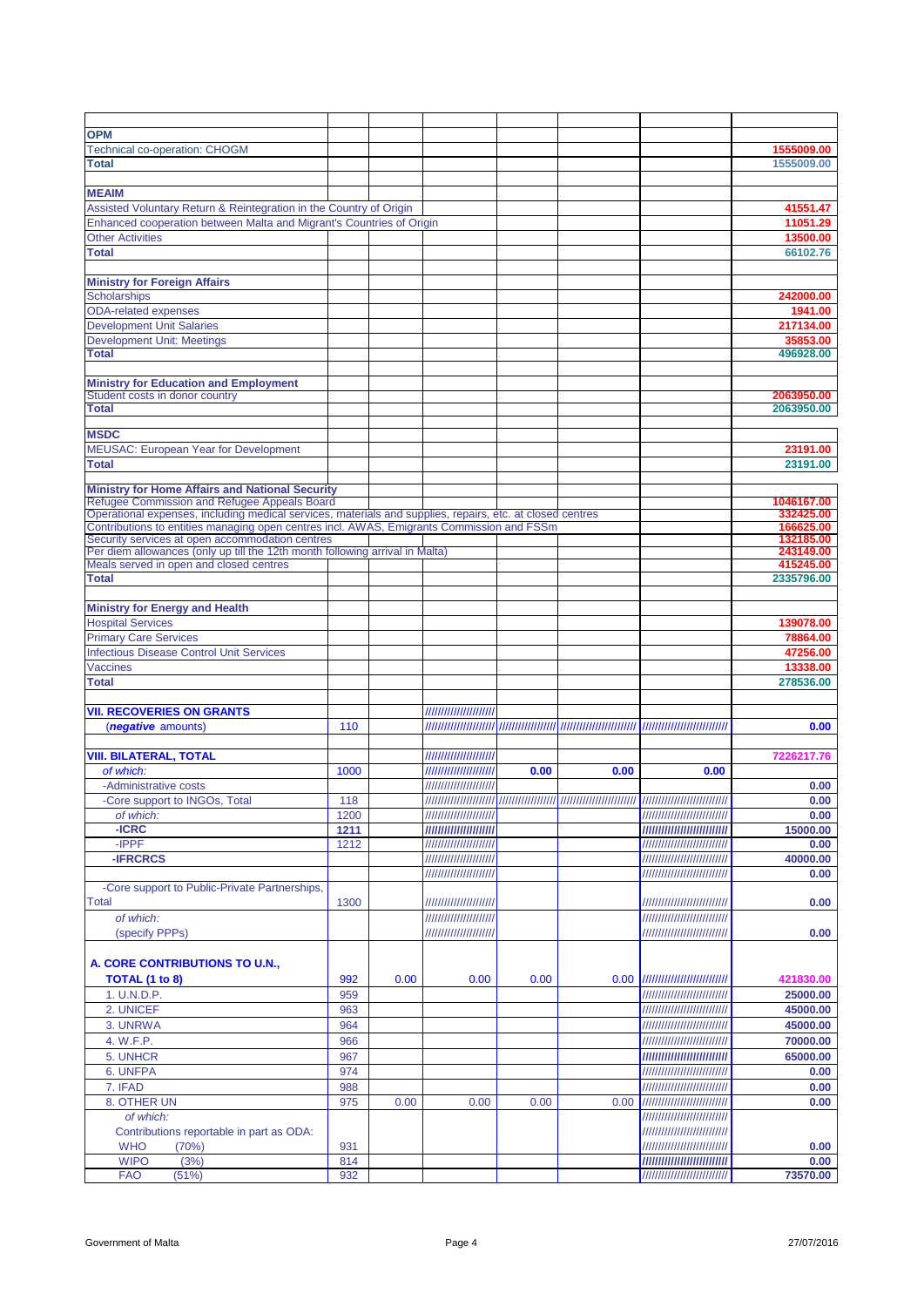| <b>WMO</b><br>(4%)                           | 933   |      |      |      |                   | /////////////////////////////      | 0.00        |
|----------------------------------------------|-------|------|------|------|-------------------|------------------------------------|-------------|
| (15%)<br><b>ILO</b>                          | 940   |      |      |      |                   |                                    | 0.00        |
| <b>UPU</b><br>(16%)                          | 936   |      |      |      |                   | ////////////////////////////       | 0.00        |
| (18%)<br><b>ITU</b>                          | 937   |      |      |      |                   | /////////////////////////////      | 0.00        |
| <b>UNESCO</b><br>(25%)                       | 942   |      |      |      |                   |                                    | 0.00        |
| <b>UNO</b><br>(12%)                          | 938   |      |      |      |                   |                                    | 0.00        |
| <b>UNDPKO</b><br>(7%)                        | 943   |      |      |      |                   | /////////////////////////////      | 40606.00    |
| <b>UNFCC</b><br>(61%)                        | 924   |      |      |      |                   |                                    | 2690.00     |
| Other UN agencies and funds                  | 939   |      |      |      |                   |                                    | 0.00        |
| of which:                                    |       |      |      |      |                   |                                    |             |
| <b>UNEP</b>                                  |       |      |      |      |                   | ////////////////////////////       | 33582.00    |
| <b>IAEA - Technical Cooperation</b>          | 41107 |      |      |      |                   |                                    | 2695.00     |
| <b>UNIDO</b>                                 |       |      |      |      |                   |                                    | 18687.00    |
|                                              |       |      |      |      |                   |                                    |             |
| <b>B. TOTAL EU INSTITUTIONS</b>              |       | 0.00 | 0.00 | 0.00 | 0.00              |                                    | 6758875.00  |
| 9. EDF                                       | 918   |      |      |      |                   |                                    | 1020000.00  |
| 10. EC                                       | 917   |      |      |      |                   | /////////////////////////////      | 4680000.00  |
| 11. EIB                                      | 919   |      |      |      |                   |                                    | 1058875.00  |
| 12. OTHER EU                                 | 927   |      |      |      |                   | ////////////////////////////       | 0.00        |
|                                              |       |      |      |      |                   | /////////////////////////////      |             |
| <b>C. TOTAL WORLD BANK GROUP</b>             |       | 0.00 | 0.00 | 0.00 |                   | 0.00  //////////////////////////// | 0.00        |
| <b>13. IBRD</b>                              | 901   |      |      |      |                   |                                    | 0.00        |
| <b>14. IDA</b>                               | 905   |      |      |      |                   |                                    | 0.00        |
| 15. IDA-MDRI                                 | 904   |      |      |      |                   | //////////////////////////////     | 0.00        |
| <b>16. IFC</b>                               | 903   |      |      |      |                   | ////////////////////////////       | 0.00        |
| 17. MIGA                                     | 902   |      |      |      |                   |                                    |             |
|                                              |       |      |      |      |                   |                                    | 0.00        |
| <b>18. OTHER WORLD BANK</b>                  | 900   |      |      |      |                   | ////////////////////////////       | 0.00        |
|                                              |       |      |      |      |                   | //////////////////////////////     |             |
| <b>D. TOTAL REGIONAL BANKS</b>               |       | 0.00 | 0.00 | 0.00 | 0.00              |                                    | 0.00        |
| 19. As.D.B.                                  | 915   |      |      |      |                   | ////////////////////////////       | 0.00        |
| 20. As.D.B.SPECIAL FUND                      | 916   |      |      |      |                   | /////////////////////////////      | 0.00        |
| 21. IDB                                      | 909   |      |      |      |                   |                                    | 0.00        |
| 22. IDB SPECIAL FUND                         | 912   |      |      |      |                   | ////////////////////////////       | 0.00        |
| 23. Afr.D.B.                                 | 913   |      |      |      |                   | /////////////////////////////      | 0.00        |
| 24. Afr.DEV.FUND                             | 914   |      |      |      |                   | /////////////////////////////      | 0.00        |
| 25. CARIBBEAN D.B.                           | 906   |      |      |      |                   | ////////////////////////////       | 0.00        |
| 26. CABEI                                    | 910   |      |      |      |                   | ////////////////////////////       | 0.00        |
| 28. TOTAL OTHER REGIONAL                     |       |      |      |      |                   | /////////////////////////////      | 0.00        |
| <b>BANKS &amp; SPECIAL FUNDS</b>             | 816   |      |      |      |                   | ////////////////////////////       | 0.00        |
| (specify)                                    |       |      |      |      |                   | ////////////////////////////       | 0.00        |
|                                              |       |      |      |      |                   |                                    |             |
| <b>E. OTHER AGENCIES</b>                     |       | 0.00 | 0.00 | 0.00 | 0.00 <sub>1</sub> | /////////////////////////////      | 525388.00   |
| 29. IMF, TOTAL                               | 907   |      |      |      |                   |                                    | 0.00        |
| of which:                                    |       |      |      |      |                   |                                    |             |
| -PRGF                                        | 958   |      |      |      |                   | ////////////////////////////       | 0.00        |
| -PRGF-HIPC                                   | 949   |      |      |      |                   |                                    | 0.00        |
| 30. TOTAL OTHER MULTILATERAL                 | 989   |      |      |      |                   | ////////////////////////////       |             |
| of which:                                    |       |      |      |      |                   | /////////////////////////////      |             |
| -GEF (96%)                                   | 811   |      |      |      |                   | ////////////////////////////       | 0.00        |
| -Montreal Protocol (100%)                    | 812   |      |      |      |                   | /////////////////////////////      | 0.00        |
| -GAVI                                        | 1311  |      |      |      |                   | ////////////////////////////       | 0.00        |
| -Global Fund                                 | 1312  |      |      |      |                   | /////////////////////////////      | 0.00        |
| <b>NDF</b>                                   |       |      |      |      |                   | /////////////////////////////      | 0.00        |
| <b>EPPO</b>                                  |       |      |      |      |                   |                                    | 24000.00    |
| <b>Council of Europe</b>                     |       |      |      |      |                   | ////////////////////////////       | 147358.00   |
| <b>OECD</b>                                  |       |      |      |      |                   | ////////////////////////////       | 10800.00    |
| <b>OSCE</b>                                  |       |      |      |      |                   | ////////////////////////////       | 95521.00    |
| <b>Commonwealth Secretariat</b>              |       |      |      |      |                   | //////////////////////////////     | 247709.00   |
|                                              |       |      |      |      |                   |                                    |             |
| <b>F. RECOVERIES ON GRANTS &amp; CAPITAL</b> |       |      |      |      |                   |                                    |             |
| <b>SUBSCRIPTIONS (negative amounts)</b>      |       |      |      |      |                   |                                    |             |
|                                              | 111   |      |      |      |                   |                                    | 0.00        |
|                                              |       |      |      |      |                   |                                    |             |
| <b>G. MULTILATERAL, TOTAL</b>                | 3000  | 0.00 | 0.00 | 0.00 | 0.00              |                                    | 7706093.00  |
|                                              |       |      |      |      |                   |                                    |             |
| <b>TOTAL BILAT. + MULTILAT.</b>              |       | 0.00 | 0.00 | 0.00 | 0.00              | 0.00                               | 14932310.76 |